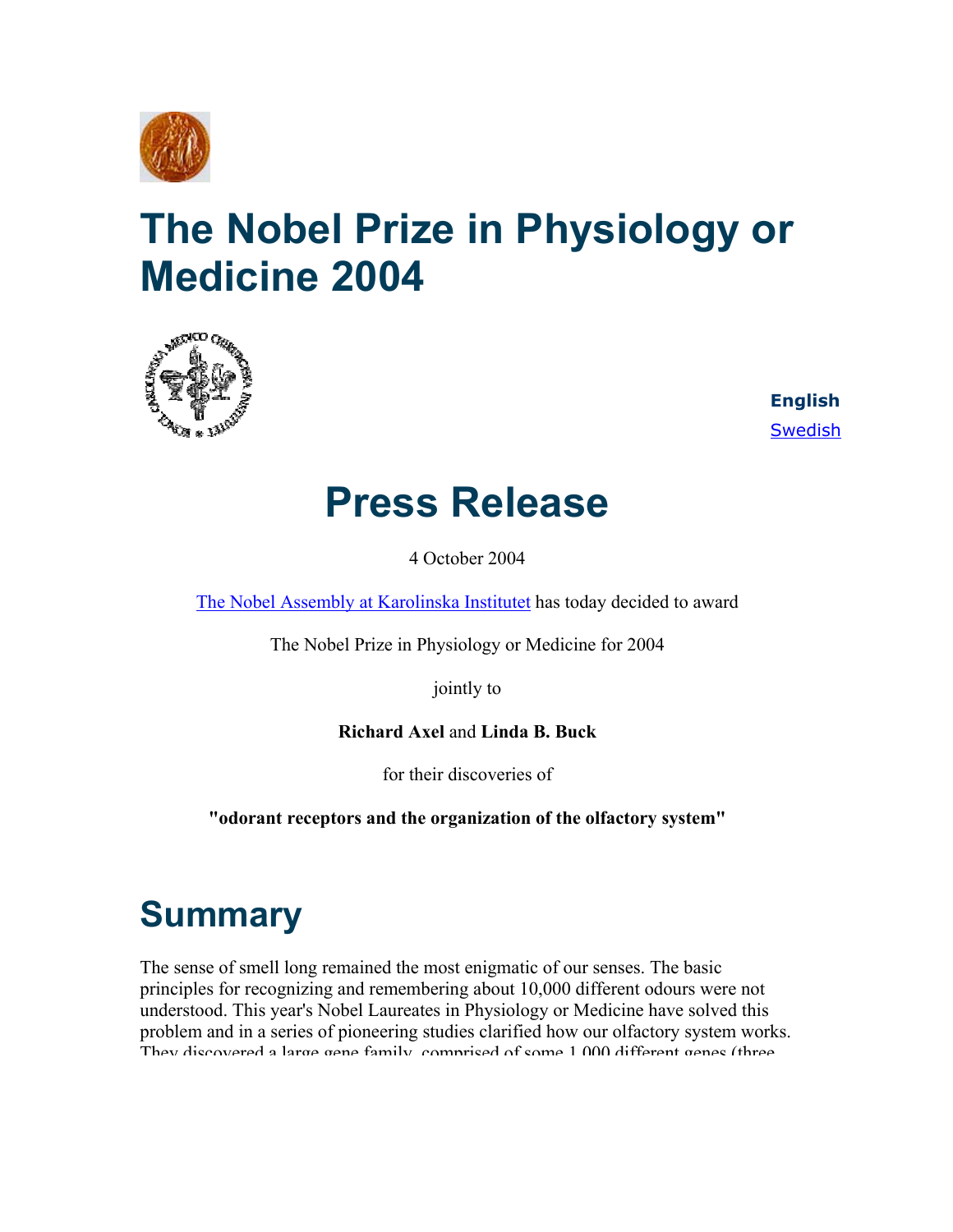types. These receptors are located on the olfactory receptor cells, which occupy a small area in the upper part of the nasal epithelium and detect the inhaled odorant molecules.

Each olfactory receptor cell possesses only one type of odorant receptor, and each receptor can detect a limited number of odorant substances. Our olfactory receptor cells are therefore highly specialized for a few odours. The cells send thin nerve processes directly to distinct micro domains, glomeruli, in the olfactory bulb, the primary olfactory area of the brain. Receptor cells carrying the same type of receptor send their nerve processes to the same glomerulus. From these micro domains in the olfactory bulb the information is relayed further to other parts of the brain, where the information from several olfactory receptors is combined, forming a pattern. Therefore, we can consciously experience the smell of a lilac flower in the spring and recall this olfactory memory at other times.

**Richard Axel**, New York, USA, and **Linda Buck**, Seattle, USA, published the fundamental paper jointly in 1991, in which they described the very large family of about one thousand genes for odorant receptors. Axel and Buck have since worked independent of each other, and they have in several elegant, often parallel, studies clarified the olfactory system, from the molecular level to the organization of the cells.

## **The olfactory system is important for life quality**

When something tastes really good it is primarily activation of the olfactory system which helps us detect the qualities we regard as positive. A good wine or a sunripe wild strawberry activates a whole array of odorant receptors, helping us to perceive the different odorant molecules.

A unique odour can trigger distinct memories from our childhood or from emotional moments – positive or negative – later in life. A single clam that is not fresh and will cause malaise can leave a memory that stays with us for years, and prevent us from ingesting any dish, however delicious, with clams in it. To lose the sense of smell is a serious handicap – we no longer perceive the different qualities of food and we cannot detect warning signals, for example smoke from a fire.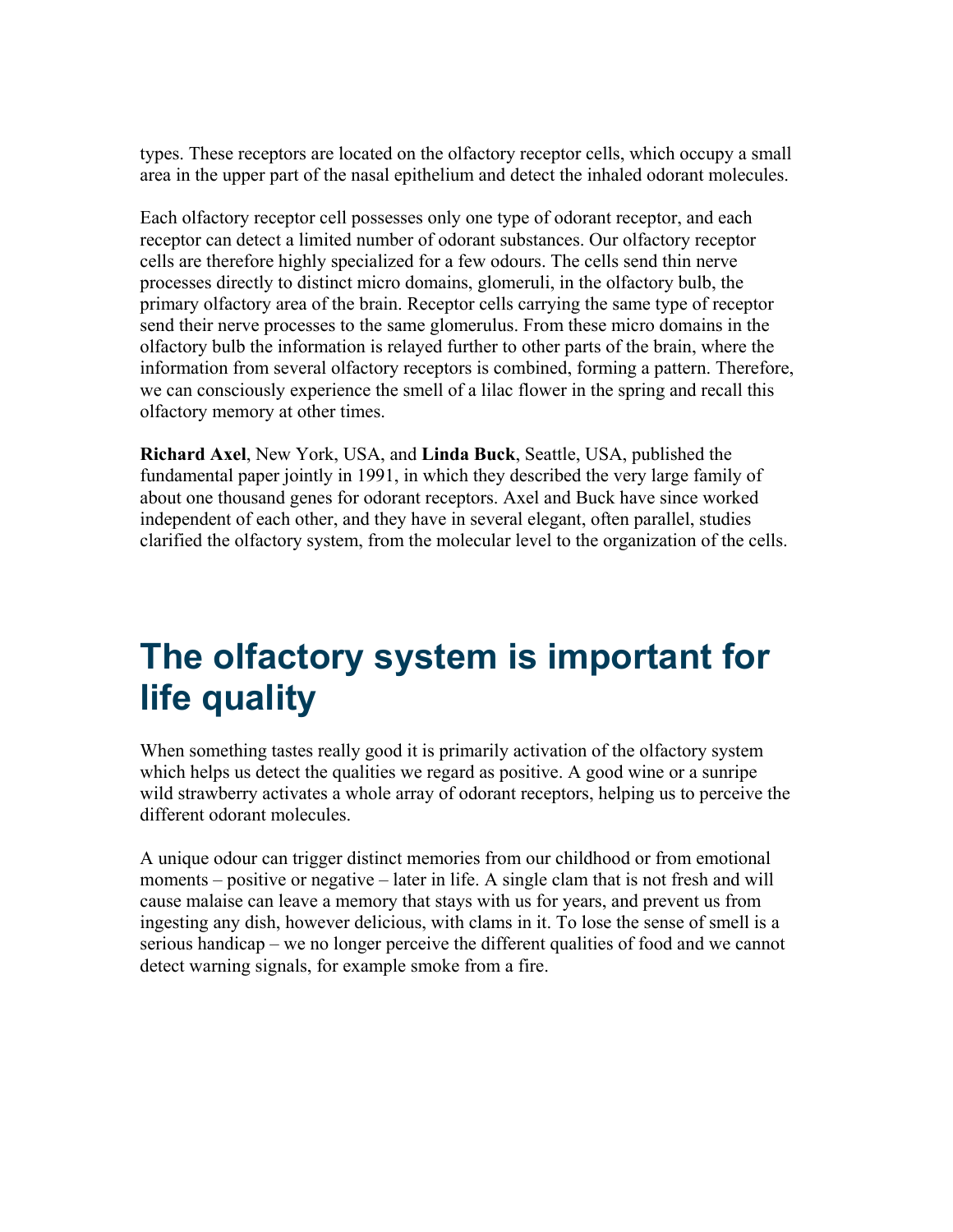### **Olfaction is of central importance for most species**

All living organisms can detect and identify chemical substances in their environment. It is obviously of great survival value to be able to identify suitable food and to avoid putrid or unfit foodstuff. Whereas fish has a relatively small number of odorant receptors, about one hundred, mice – the species Axel and Buck studied – have about one thousand. Humans have a somewhat smaller number than mice; some of the genes have been lost during evolution.

Smell is absolutely essential for a newborn mammalian pup to find the teats of its mother and obtain milk – without olfaction the pup does not survive unaided. Olfaction is also of paramount importance for many adult animals, since they observe and interpret their environment largely by sensing smell. For example, the area of the olfactory epithelium in dogs is some forty times larger than in humans.

## **A large family of odorant receptors**

The olfactory system is the first of our sensory systems that has been deciphered primarily using molecular techniques. Axel and Buck showed that three per cent of our genes are used to code for the different odorant receptors on the membrane of the olfactory receptor cells. When an odorant receptor is activated by an odorous substance, an electric signal is triggered in the olfactory receptor cell and sent to the brain via nerve processes. Each odorant receptor first activates a G protein, to which it is coupled. The G protein in turn stimulates the formation of cAMP (cyclic AMP). This messenger molecule activates ion channels, which are opened and the cell is activated. Axel and Buck showed that the large family of odorant receptors belongs to the G protein-coupled receptors (GPCR).

All the odorant receptors are related proteins but differ in certain details, explaining why they are triggered by different odorous molecules. Each receptor consists of a chain of amino acids that is anchored into the cell membrane and traverses it seven times. The chain creates a binding pocket where the odorant can attach. When that happens, the shape of the receptor protein is altered, leading to G protein activation.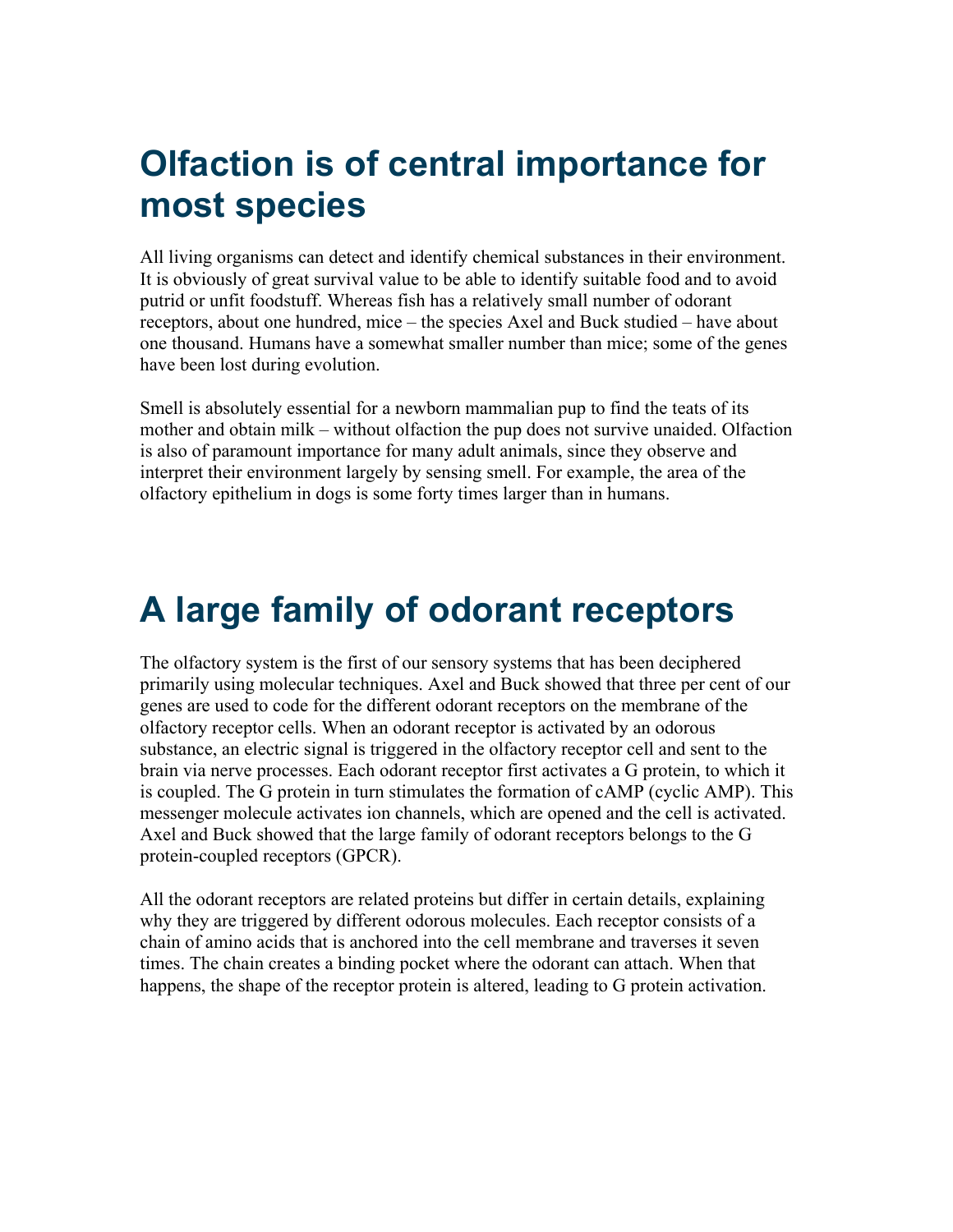#### **One type of odorant receptor in each olfactory receptor cell**

Independently, Axel and Buck showed that every single olfactory receptor cell expresses one and only one of the odorant receptor genes. Thus, there are as many types of olfactory receptor cells as there are odorant receptors. It was possible to show, by registering the electrical signals coming from single olfactory receptor cells, that each cell does not react only to one odorous substance, but to several related molecules – albeit with varying intensity.

Buck's research group examined the sensitivity of individual olfactory receptor cells to specific odorants. By means of a pipette, they emptied the contents of each cell and showed exactly which odorant receptor gene was expressed in that cell. In this way, they could correlate the response to a specific odorant with the particular type of receptor carried by that cell.

Most odours are composed of multiple odorant molecules, and each odorant molecule activates several odorant receptors. This leads to a combinatorial code forming an "odorant pattern" – somewhat like the colours in a patchwork quilt or in a mosaic. This is the basis for our ability to recognize and form memories of approximately 10,000 different odours.

## **Olfactory receptor cells activate micro regions in the olfactory bulb**

The finding that each olfactory receptor cell only expresses one single odorant receptor gene was highly unexpected. Axel and Buck continued by determining the organization of the first relay station in the brain. The olfactory receptor cell sends its nerve processes to the olfactory bulb, where there are some 2,000 well-defined microregions, glomeruli. There are thus about twice as many glomeruli as the types of olfactory receptor cells.

Axel and Buck independently showed that receptor cells carrying the same type of receptor converge their processes into the same glomerulus, and Axel's research group used sophisticated genetic technology to demonstrate in mice the role of the receptor in this process The convergence of information from cells with the same receptor into the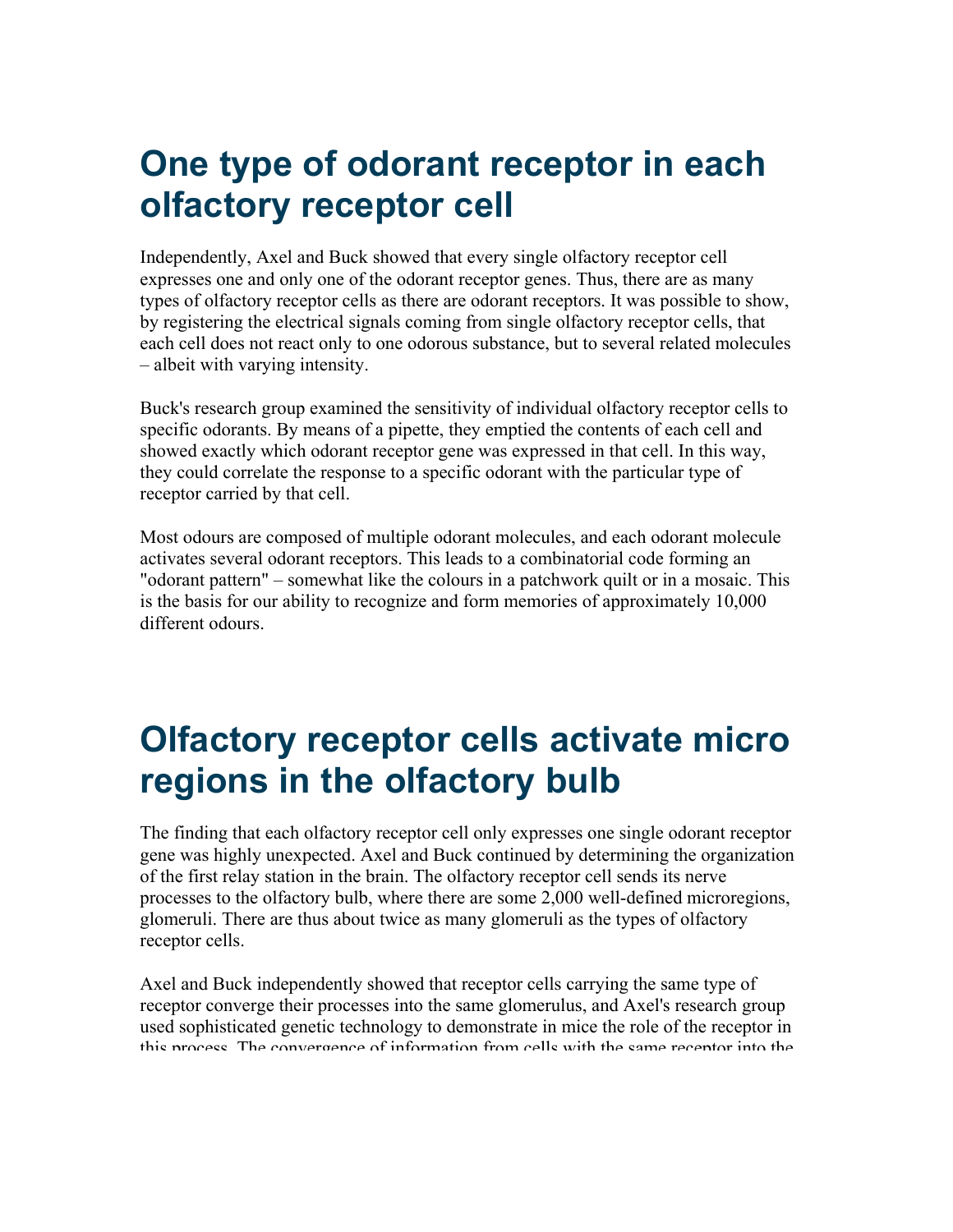figure).

In the glomeruli we find not only the nerve processes from the olfactory receptor cells but also their contacts with the next level of nerve cells, the mitral cells. Each mitral cell is activated only by one glomerulus, and the specificity in the information flow is thereby maintained. Via long nerve processes, the mitral cells send the information to several parts of the brain. Buck showed that these nerve signals in turn reach defined micro regions in the brain cortex. Here the information from several types of odorant receptors is combined into a pattern characteristic for each odour. This is interpreted and leads to the conscious experience of a recognizable odour.

#### **Pheromones and taste**

The general principles that Axel and Buck discovered for the olfactory system appears to apply also to other sensory systems. Pheromones are molecules that can influence different social behaviours, especially in animals. Axel and Buck, independent of each other, discovered that pheromones are detected by two other families of GPCR, localized to a different part of the nasal epithelium. The taste buds of the tongue have yet another family of GPCR, which is associated with the sense of taste.

#### **Reference**

Buck, L. and Axel, R. (1991) Cell, vol. 65, 175-187.

#### **Odorant Receptors and the Organization of the Olfactory System**